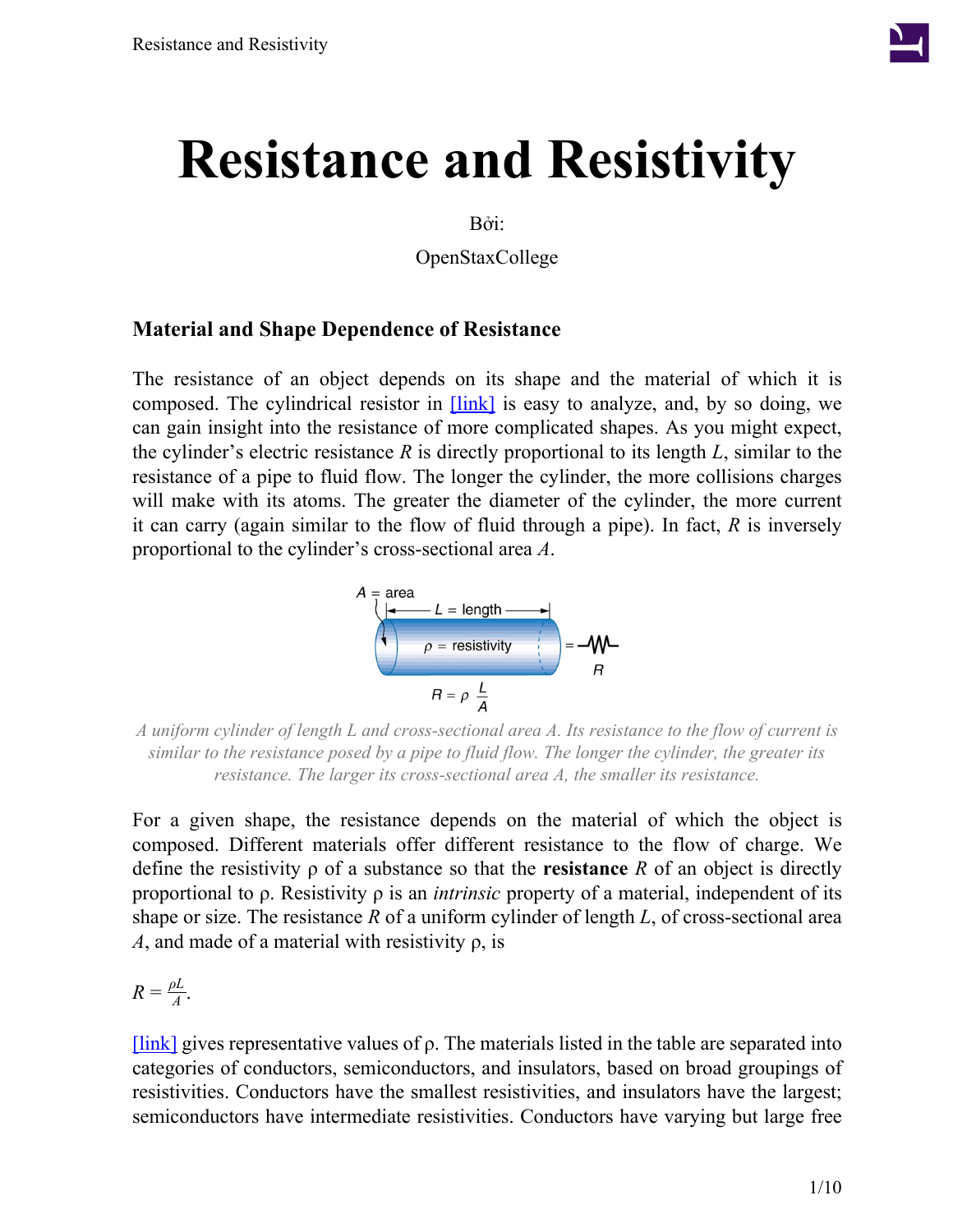charge densities, whereas most charges in insulators are bound to atoms and are not free to move. Semiconductors are intermediate, having far fewer free charges than conductors, but having properties that make the number of free charges depend strongly on the type and amount of impurities in the semiconductor. These unique properties of semiconductors are put to use in modern electronics, as will be explored in later chapters.

<span id="page-1-0"></span>

| Material                                                                    | Resistivity $\rho$ ( $\Omega$ · m) |
|-----------------------------------------------------------------------------|------------------------------------|
| Conductors                                                                  |                                    |
| Silver                                                                      | $1.59 \times 10^{-8}$              |
| Copper                                                                      | $1.72 \times 10^{-8}$              |
| Gold                                                                        | $2.44 \times 10^{-8}$              |
| Aluminum                                                                    | $2.65 \times 10^{-8}$              |
| Tungsten                                                                    | $5.6 \times 10^{-8}$               |
| Iron                                                                        | $9.71 \times 10^{-8}$              |
| Platinum                                                                    | $10.6 \times 10^{-8}$              |
| <b>Steel</b>                                                                | $20 \times 10^{-8}$                |
| Lead                                                                        | $22 \times 10^{-8}$                |
| Manganin (Cu, Mn, Ni alloy)                                                 | $44 \times 10^{-8}$                |
| Constantan (Cu, Ni alloy)                                                   | $49 \times 10^{-8}$                |
| Mercury                                                                     | $96 \times 10^{-8}$                |
| Nichrome (Ni, Fe, Cr alloy)                                                 | $100 \times 10^{-8}$               |
| Semiconductors<br>Values depend strongly on amounts and types of impurities |                                    |
| Carbon (pure)                                                               | $3.5 \times 10^{5}$                |
| Carbon                                                                      | $(3.5-60) \times 10^5$             |
| Germanium (pure)                                                            | $600 \times 10^{-3}$               |
| Germanium                                                                   | $(1 - 600) \times 10^{-3}$         |

Resistivities ρ of Various materials at 20ºC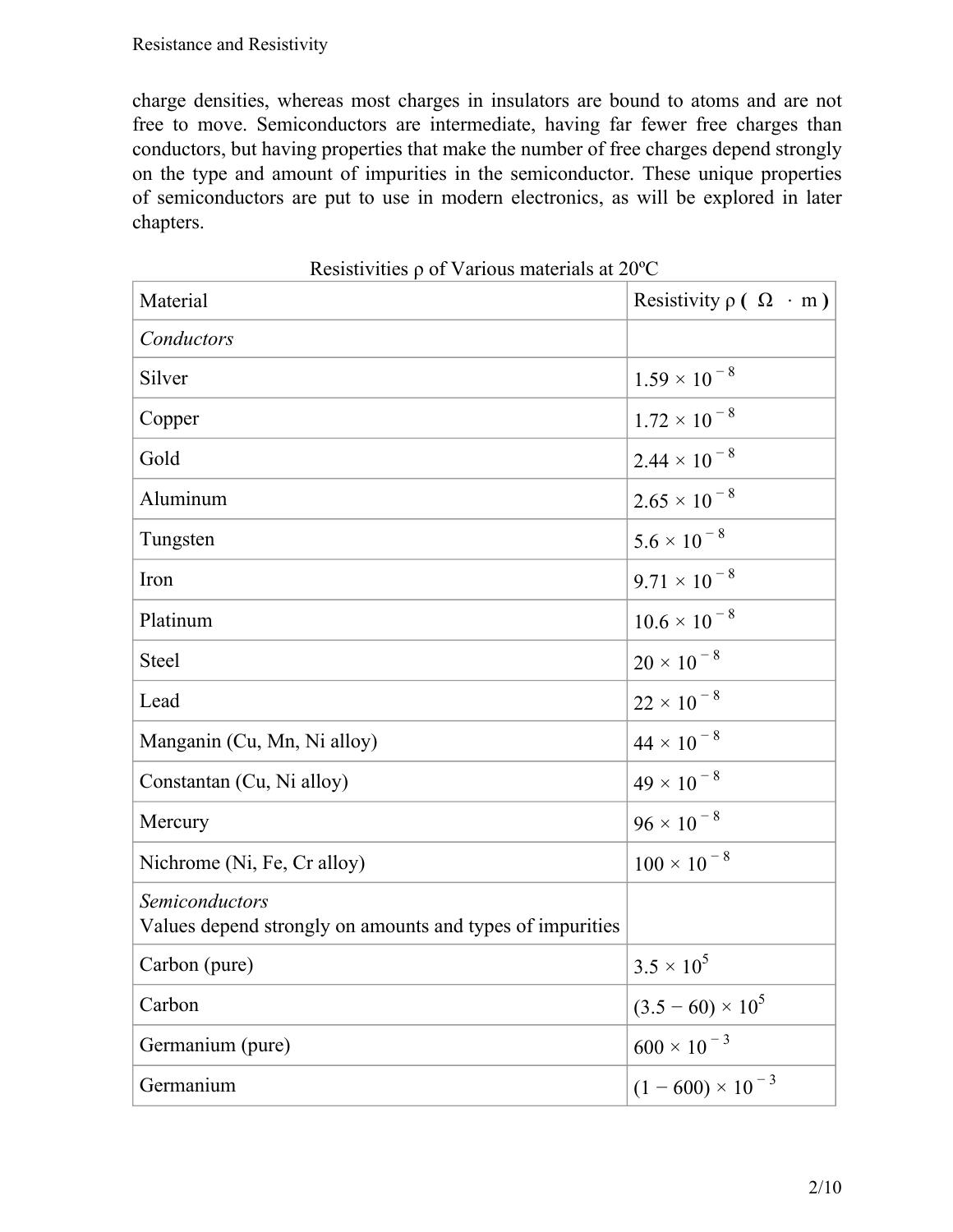| Material          | Resistivity $\rho(\Omega \cdot m)$ |
|-------------------|------------------------------------|
| Silicon (pure)    | 2300                               |
| Silicon           | $0.1 - 2300$                       |
| <b>Insulators</b> |                                    |
| Amber             | $5 \times 10^{14}$                 |
| Glass             | $10^9 - 10^{14}$                   |
| Lucite            | $>10^{13}$                         |
| Mica              | $10^{11} - 10^{15}$                |
| Quartz (fused)    | $75 \times 10^{16}$                |
| Rubber (hard)     | $10^{13} - 10^{16}$                |
| Sulfur            | $10^{15}$                          |
| Teflon            | $>10^{13}$                         |
| Wood              | $10^8 - 10^{11}$                   |

Calculating Resistor Diameter: A Headlight Filament

A car headlight filament is made of tungsten and has a cold resistance of  $0.350 \Omega$ . If the filament is a cylinder 4.00 cm long (it may be coiled to save space), what is its diameter?

## **Strategy**

We can rearrange the equation  $R = \frac{\rho L}{4}$  $\frac{\partial L}{\partial A}$  to find the cross-sectional area *A* of the filament from the given information. Then its diameter can be found by assuming it has a circular cross-section.

#### **Solution**

The cross-sectional area, found by rearranging the expression for the resistance of a cylinder given in  $R = \frac{\rho L}{4}$  $\frac{\partial L}{A}$ , is

$$
A = \frac{\rho L}{R}.
$$

Substituting the given values, and taking  $\rho$  from [\[link\]](#page-1-0), yields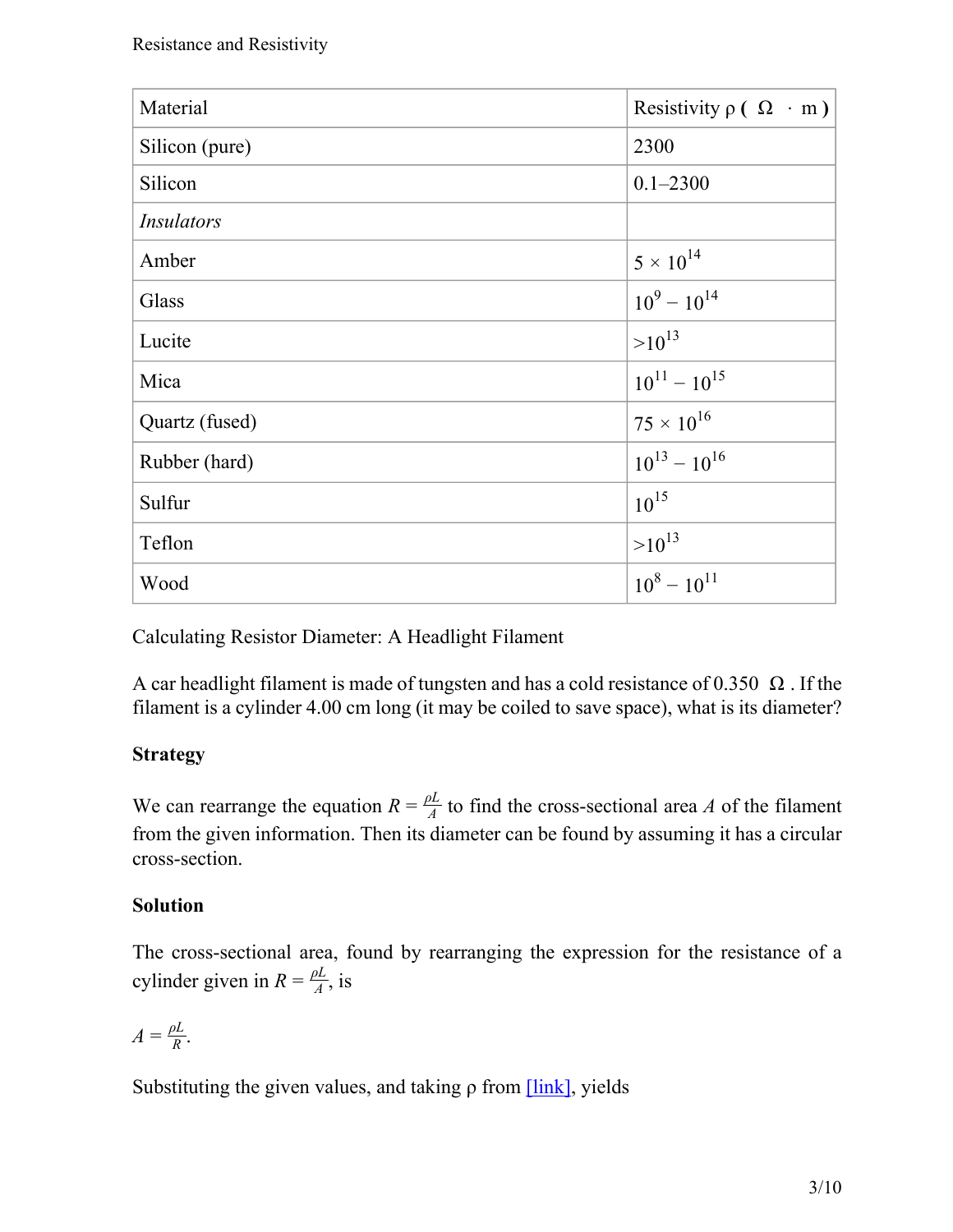$$
A = \frac{(5.6 \times 10^{-8} \ \Omega \ \cdot \ m)(4.00 \times 10^{-2} \ m)}{1.350 \ \Omega}
$$
  
= 6.40 \times 10^{-9} m<sup>2</sup>.

The area of a circle is related to its diameter *D* by

$$
A = \frac{\pi D^2}{4}.
$$

Solving for the diameter *D*, and substituting the value found for *A*, gives

$$
D = 2\left(\frac{A}{p}\right)^{\frac{1}{2}} = 2\left(\frac{6.40 \times 10^{-9} \text{ m}^2}{3.14}\right)^{\frac{1}{2}}
$$
  
= 9.0 \times 10^{-5} \text{ m.}

#### **Discussion**

The diameter is just under a tenth of a millimeter. It is quoted to only two digits, because ρ is known to only two digits.

#### **Temperature Variation of Resistance**

The resistivity of all materials depends on temperature. Some even become superconductors (zero resistivity) at very low temperatures. (See [\[link\].](#page-4-0)) Conversely, the resistivity of conductors increases with increasing temperature. Since the atoms vibrate more rapidly and over larger distances at higher temperatures, the electrons moving through a metal make more collisions, effectively making the resistivity higher. Over relatively small temperature changes (about 100ºC or less), resistivity ρ varies with temperature change  $\Delta T$  as expressed in the following equation

 $\rho = \rho_0(1+\alpha\Delta T)$ ,

where  $\rho_0$  is the original resistivity and  $\alpha$  is the temperature coefficient of resistivity. (See the values of  $\alpha$  in [\[link\]](#page-4-1) below.) For larger temperature changes,  $\alpha$  may vary or a nonlinear equation may be needed to find  $\rho$ . Note that  $\alpha$  is positive for metals, meaning their resistivity increases with temperature. Some alloys have been developed specifically to have a small temperature dependence. Manganin (which is made of copper, manganese and nickel), for example, has  $\alpha$  close to zero (to three digits on the scale in [\[link\]](#page-4-1)), and so its resistivity varies only slightly with temperature. This is useful for making a temperature-independent resistance standard, for example.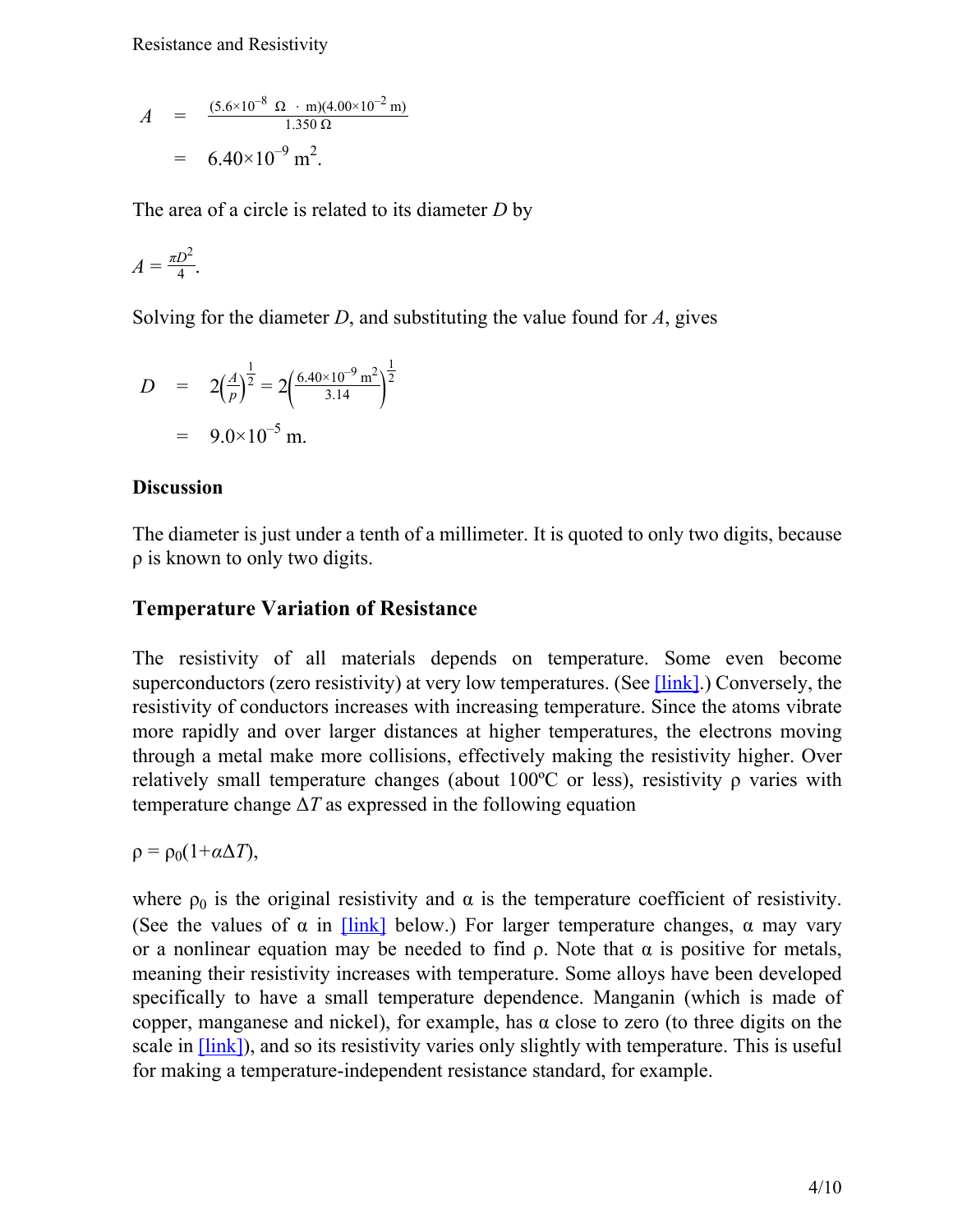

<span id="page-4-0"></span>*The resistance of a sample of mercury is zero at very low temperatures—it is a superconductor up to about 4.2 K. Above that critical temperature, its resistance makes a sudden jump and then increases nearly linearly with temperature.*

<span id="page-4-1"></span>

| Material                    | Coefficient $\alpha(1^{\circ}C)$<br>Values at 20°C. |
|-----------------------------|-----------------------------------------------------|
| Conductors                  |                                                     |
| Silver                      | $3.8 \times 10^{-3}$                                |
| Copper                      | $3.9 \times 10^{-3}$                                |
| Gold                        | $3.4 \times 10^{-3}$                                |
| Aluminum                    | $3.9 \times 10^{-3}$                                |
| Tungsten                    | $4.5 \times 10^{-3}$                                |
| <b>Iron</b>                 | $5.0 \times 10^{-3}$                                |
| Platinum                    | $3.93 \times 10^{-3}$                               |
| Lead                        | $3.9 \times 10^{-3}$                                |
| Manganin (Cu, Mn, Ni alloy) | $0.000 \times 10^{-3}$                              |
| Constantan (Cu, Ni alloy)   | $0.002 \times 10^{-3}$                              |
| Mercury                     | $0.89 \times 10^{-3}$                               |
| Nichrome (Ni, Fe, Cr alloy) | $0.4 \times 10^{-3}$                                |
| <b>Semiconductors</b>       |                                                     |
| Carbon (pure)               | $-0.5 \times 10^{-3}$                               |

#### Tempature Coefficients of Resistivity α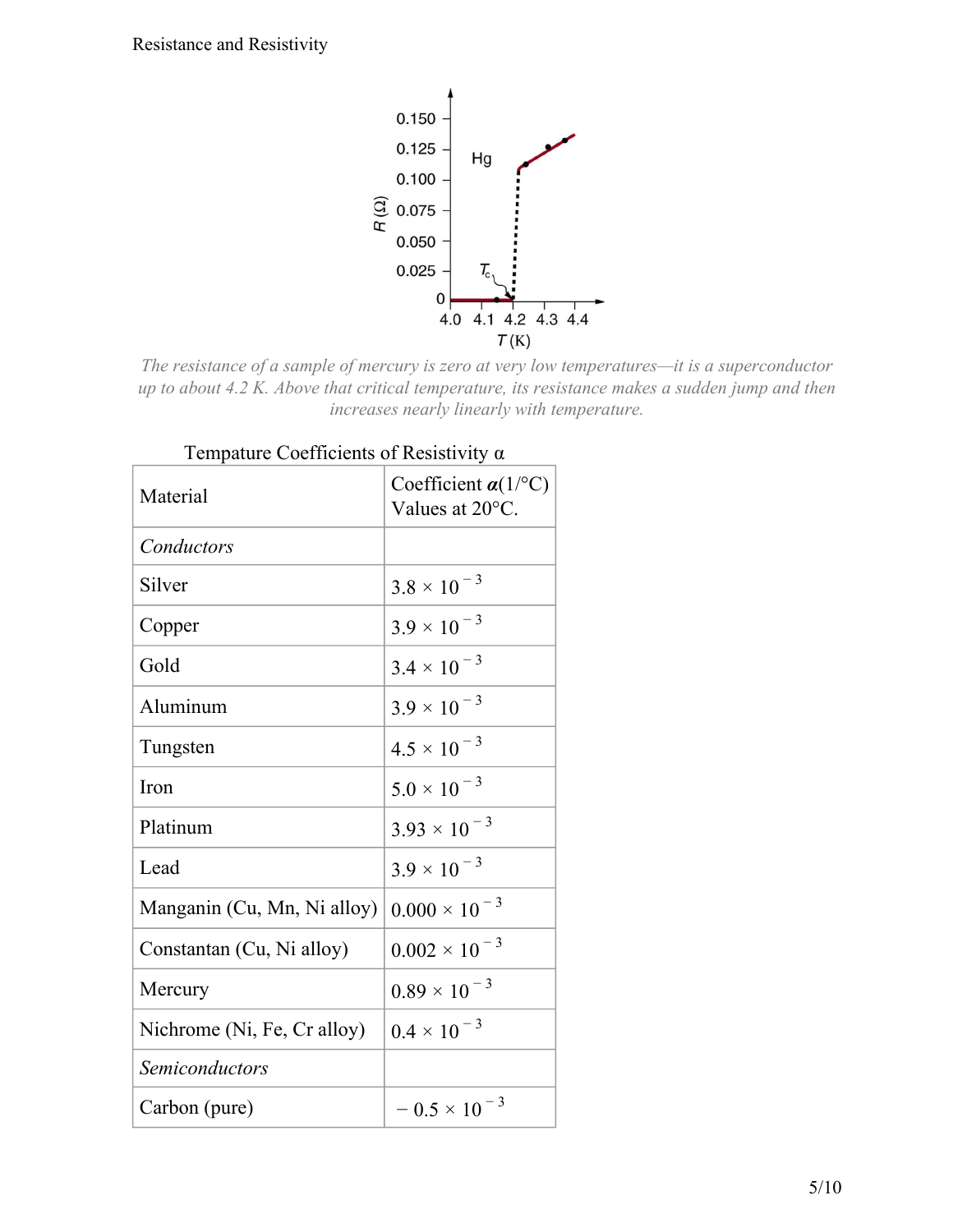| Material         | Coefficient $\alpha(1^{\circ}C)$<br>Values at 20°C. |
|------------------|-----------------------------------------------------|
| Germanium (pure) | $-50 \times 10^{-3}$                                |
| Silicon (pure)   | $-70 \times 10^{-3}$                                |

Note also that  $\alpha$  is negative for the semiconductors listed in [\[link\],](#page-4-1) meaning that their resistivity decreases with increasing temperature. They become better conductors at higher temperature, because increased thermal agitation increases the number of free charges available to carry current. This property of decreasing ρ with temperature is also related to the type and amount of impurities present in the semiconductors.

The resistance of an object also depends on temperature, since  $R_0$  is directly proportional to ρ. For a cylinder we know  $R = \rho L / A$ , and so, if L and A do not change greatly with temperature, *R* will have the same temperature dependence as ρ. (Examination of the coefficients of linear expansion shows them to be about two orders of magnitude less than typical temperature coefficients of resistivity, and so the effect of temperature on *L* and  $\Lambda$  is about two orders of magnitude less than on  $\rho$ .) Thus,

#### $R = R_0(1+\alpha\Delta T)$

is the temperature dependence of the resistance of an object, where  $R_0$  is the original resistance and *R* is the resistance after a temperature change  $\Delta T$ . Numerous thermometers are based on the effect of temperature on resistance. (See [\[link\].](#page-5-0)) One of the most common is the thermistor, a semiconductor crystal with a strong temperature dependence, the resistance of which is measured to obtain its temperature. The device is small, so that it quickly comes into thermal equilibrium with the part of a person it touches.



<span id="page-5-0"></span>*These familiar thermometers are based on the automated measurement of a thermistor's temperature-dependent resistance. (credit: Biol, Wikimedia Commons)* Calculating Resistance: Hot-Filament Resistance

Although caution must be used in applying  $\rho = \rho_0(1 + \alpha \Delta T)$  and  $R = R_0(1 + \alpha \Delta T)$  for temperature changes greater than 100ºC, for tungsten the equations work reasonably well for very large temperature changes. What, then, is the resistance of the tungsten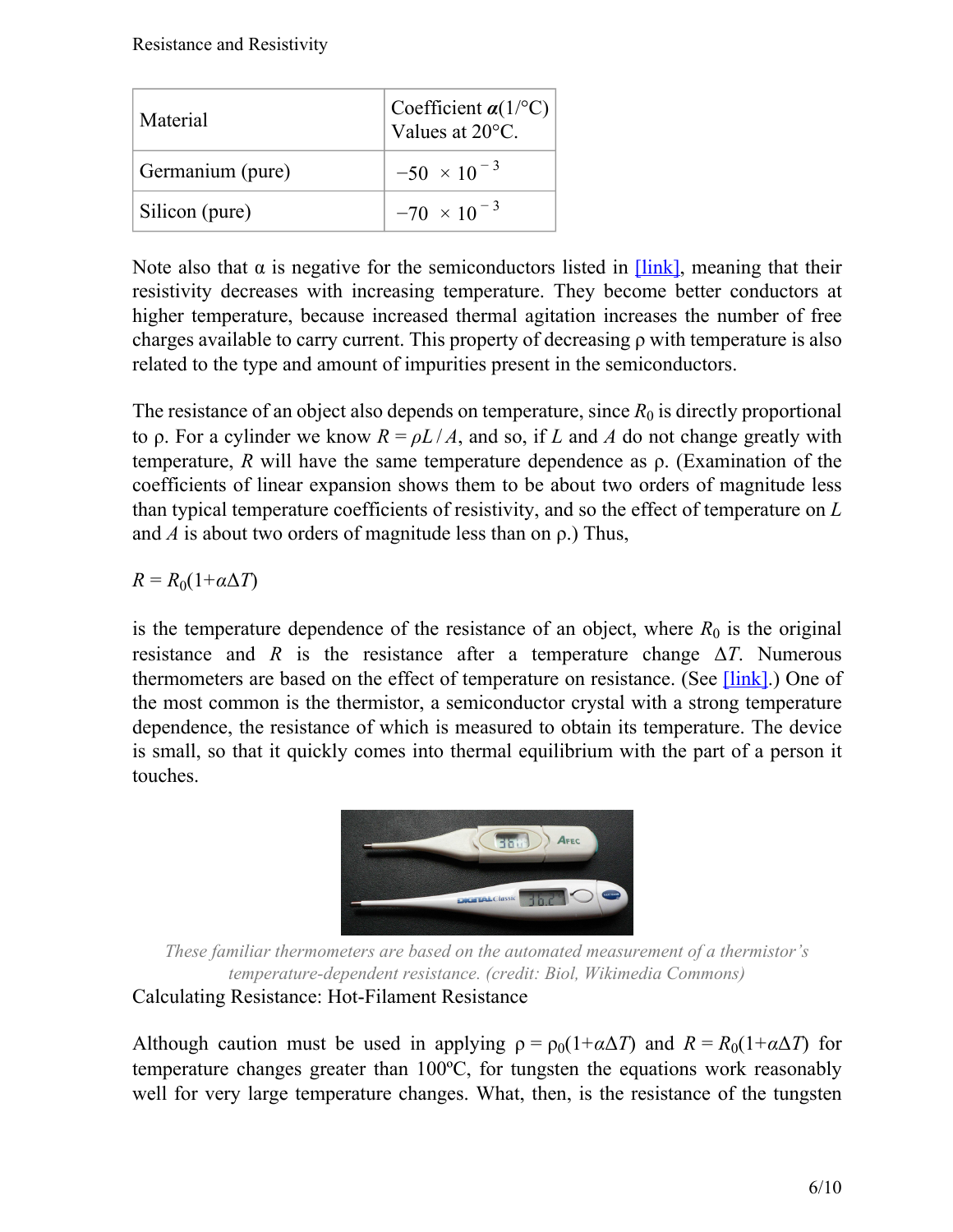filament in the previous example if its temperature is increased from room temperature (20ºC) to a typical operating temperature of 2850ºC?

### **Strategy**

This is a straightforward application of  $R = R_0(1 + \alpha \Delta T)$ , since the original resistance of the filament was given to be  $R_0 = 0.350 \Omega$ , and the temperature change is  $\Delta T = 2830^{\circ}\text{C}$ .

#### **Solution**

The hot resistance *R* is obtained by entering known values into the above equation:

$$
R = R_0(1 + \alpha \Delta T)
$$
  
= (0.350 \Omega)[1+(4.5\times10^{-3}/°C)(2830°C)]  
= 4.8 \Omega.

#### **Discussion**

This value is consistent with the headlight resistance example in Ohm's Law: [Resistance](/m42344) [and Simple Circuits](/m42344).

PhET Explorations: Resistance in a Wire

Learn about the physics of resistance in a wire. Change its resistivity, length, and area to see how they affect the wire's resistance. The sizes of the symbols in the equation change along with the diagram of a wire.



*[Resistance in a Wire](/home/voer/vp/vp.transformer/src/vpt.transformer/vpt/transformer/transforms/20140124-082025-73447b90-1/resistance-in-a-wire_en.jar)*

## **Section Summary**

- The resistance *R* of a cylinder of length *L* and cross-sectional area *A* is  $R = \frac{\rho L}{A}$  $\frac{2L}{A}$ , where  $\rho$  is the resistivity of the material.
- Values of ρ in [\[link\]](#page-1-0) show that materials fall into three groups—*conductors, semiconductors, and insulators*.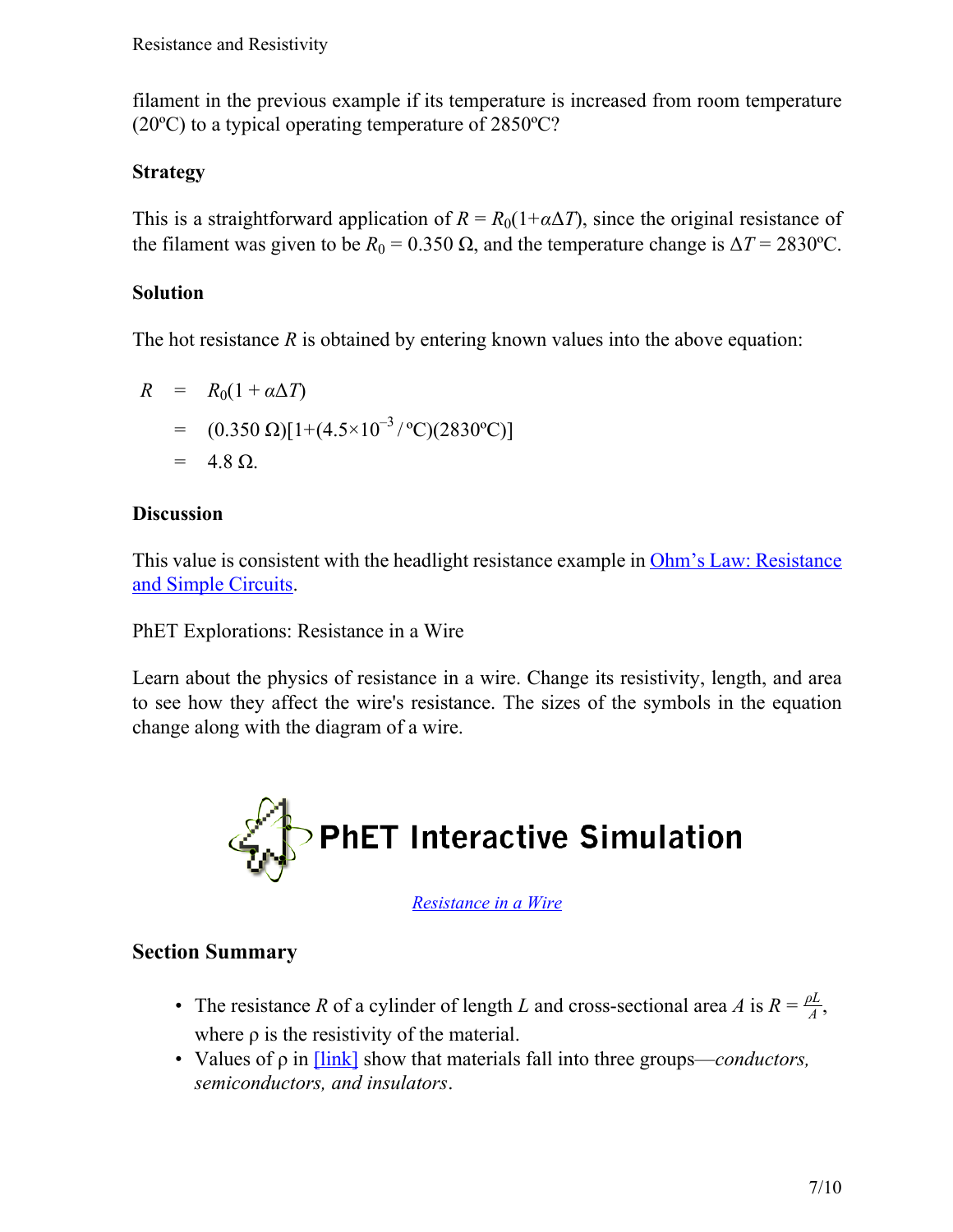- Temperature affects resistivity; for relatively small temperature changes  $\Delta T$ , resistivity is  $\rho = \rho_0(1 + \alpha \Delta T)$ , where  $\rho_0$  is the original resistivity and  $\alpha$  is the temperature coefficient of resistivity.
- **[\[link\]](#page-4-1)** gives values for α, the temperature coefficient of resistivity.
- The resistance *R* of an object also varies with temperature:  $R = R_0(1 + \alpha \Delta T)$ , where  $R_0$  is the original resistance, and  $R$  is the resistance after the temperature change.

## **Conceptual Questions**

In which of the three semiconducting materials listed in **[\[link\]](#page-1-0)** do impurities supply free charges? (Hint: Examine the range of resistivity for each and determine whether the pure semiconductor has the higher or lower conductivity.)

<span id="page-7-0"></span>Does the resistance of an object depend on the path current takes through it? Consider, for example, a rectangular bar—is its resistance the same along its length as across its width? (See  $[\text{link}]$ .)



*Does current taking two different paths through the same object encounter different resistance?*

If aluminum and copper wires of the same length have the same resistance, which has the larger diameter? Why?

Explain why  $R = R_0(1 + \alpha \Delta T)$  for the temperature variation of the resistance *R* of an object is not as accurate as  $\rho = \rho_0(1 + \alpha \Delta T)$ , which gives the temperature variation of resistivity ρ.

## **Problems & Exercises**

What is the resistance of a 20.0-m-long piece of 12-gauge copper wire having a 2.053-mm diameter?

#### $0.104 \Omega$

<span id="page-7-1"></span>The diameter of 0-gauge copper wire is 8.252 mm. Find the resistance of a 1.00-km length of such wire used for power transmission.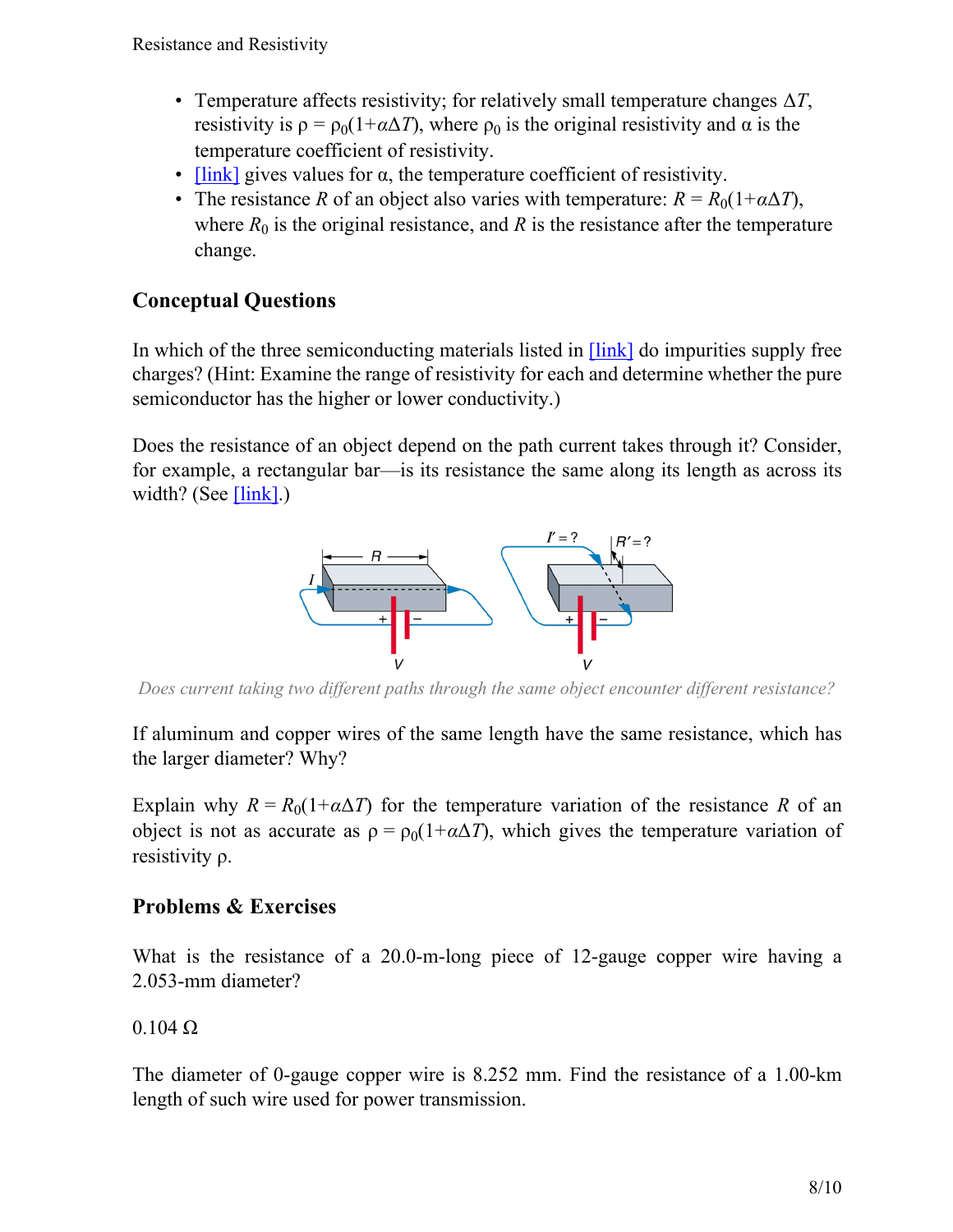If the 0.100-mm diameter tungsten filament in a light bulb is to have a resistance of  $0.200 \Omega$  at 20.0°C, how long should it be?

 $2.8 \times 10^{-2}$  m

Find the ratio of the diameter of aluminum to copper wire, if they have the same resistance per unit length (as they might in household wiring).

What current flows through a 2.54-cm-diameter rod of pure silicon that is 20.0 cm long, when  $1.00 \times 10^3$  V is applied to it? (Such a rod may be used to make nuclear-particle detectors, for example.)

 $1.10\times10^{-3}$  A

(a) To what temperature must you raise a copper wire, originally at 20.0ºC, to double its resistance, neglecting any changes in dimensions? (b) Does this happen in household wiring under ordinary circumstances?

A resistor made of Nichrome wire is used in an application where its resistance cannot change more than 1.00% from its value at 20.0ºC. Over what temperature range can it be used?

− 5ºC to 45ºC

Of what material is a resistor made if its resistance is 40.0% greater at 100ºC than at 20.0ºC?

An electronic device designed to operate at any temperature in the range from –10.0ºC to 55.0ºC contains pure carbon resistors. By what factor does their resistance increase over this range?

1.03

(a) Of what material is a wire made, if it is 25.0 m long with a 0.100 mm diameter and has a resistance of 77.7  $\Omega$  at 20.0°C? (b) What is its resistance at 150°C?

Assuming a constant temperature coefficient of resistivity, what is the maximum percent decrease in the resistance of a constantan wire starting at 20.0ºC?

0.06%

A wire is drawn through a die, stretching it to four times its original length. By what factor does its resistance increase?